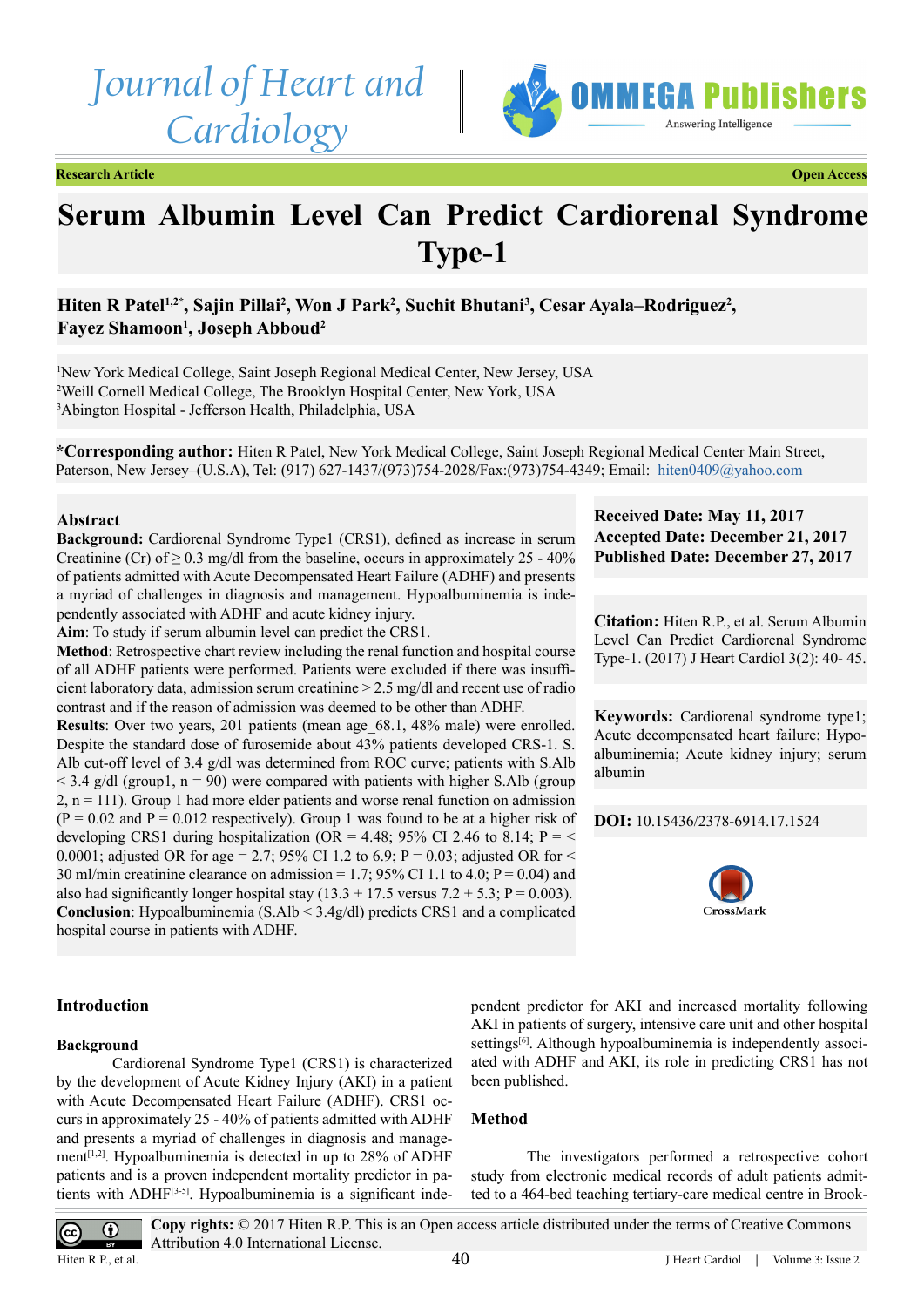lyn, New York (USA) with a primary diagnosis of ADHF. Data collection was done from July 2011 to July 2013 and the Institutional Review Board approved the study. There was no contact or attempt to contact any of the subjects of the study. Once medical records were identified by admission diagnosis code, baseline characteristics including patient's demographic profile, comorbidities, left ventricle ejection fraction estimated by echocardiography and medication information were gathered during the same admission. Causes of heart failure were extracted from cardiology consultations and medical records. Patients were excluded if there was insufficient laboratory data, lack of echocardiographic results, admission serum creatinine (SCr) > 2.5 mg/ dl, any recent use of radio contrast and if the reason of admission was deemed to be other than ADHF. CRS1 was defined as an increase in SCr of  $\geq$  0.3 mg/dl from the baseline SCr on admission.

#### **Statistical analysis**

For normally distributed continuous variables, data are expressed as means and Standard Deviations (SDs); for categorical variables, data are expressed as frequency (percentage). Groupwise comparisons for normally distributed variables were made using Student's t test and categorical data were compared using Fisher's exact test. Decision levels (cut-offs) to dichotomize interval variables were determined by ROC curves. The Odds Ratio (OR), its standard error and 95% confidence interval are calculated according to Altman, 1991. Logistic regression was used to adjust ORs for differences in baseline characteristics if the P value for the difference between the groups was less than 0.1. Pearson correlation coefficient (r) was used to measure the statistical association between two non-normally distributed variables. Kaplan-Meier survival analysis was done using Med Calc Software Version 17.9.7. For the present study,  $\alpha$  was set at 0.05; thus,  $P \le 0.05$  (two-sided) was considered to be statistically significant. Data were analyzed using SPSS Version 13.0 statistical software (SPSS Incorporated, Chicago, Illinois) except for logistic regression, which was performed using an online routine (available at [www.statpages.org/logistic.html;](http://www.statpages.org/logistic.html) accessed on January 8, 2015).

#### **Results**

From our sample of 201 patients (mean age\_68.1, SD 15.8), 48% were male and majority was African American. The mean serum albumin level on admission was 3.5 g/dl with SD 0.4. The mean admission Creatinine Clearance (CrCl) was 57.3 ml/min with SD\_28.7. Average daily dose of intravenous furosemide for first 3 days was 66.4 mg. Despite this standard dose of furosemide about 43% patients developed CRS1. Of note, patients with CRS1 did not receive a higher dose of diuretics compared to the ones who did not develop CRS1 ( $P = 0.40$ ).

To establish a cut-off level of Serum Albumin, an ROC curve was constructed (Figure 1). From this curve, a cut-off value of 3.4 g/dl was determined (AUC\_0.7152  $\pm$  0.0369, P = 0.0439) and the patients were dichotomized to group 1 (serum albumin less than 3.4 g/dl) and group 2 (serum albumin greater than 3.4g/dl). Their baseline characteristics are mentioned in Table 1. Group 1 (90 patients; mean age  $71.0 \pm 14$  years, 44% men) was not significantly different from group 2 (111 patients; mean age  $66.0 \pm 16$  years, 53% men) in their baseline characteristics,



except for their age which was statistically significant with a  $P =$ 0.02.



**Figure 1:** ROC curve for serum albumin and CRS 1. 2<sup>nd</sup> point on curve (black arrow) corresponds to serum albumin level of 3.4 g/dl with AUC  $0.7152 \pm 0.0369$ , P = 0.0439. ROC receiver operating characteristic; AUC Area under curve.

**Table 1**: Baseline Characteristics.

|                                           | Group 1 (Albu-<br>$min < 3.4$ g/dl) | Group 2 (Albu-<br>$min > 3.4$ g/dl) | P value |  |  |
|-------------------------------------------|-------------------------------------|-------------------------------------|---------|--|--|
|                                           | $N = 90$                            | $N = 111$                           |         |  |  |
| Age, years,<br>mean<br>$\pm$ SD           | $71 \pm 14$                         | $66 \pm 16$                         | 0.02    |  |  |
| Sex (Male)                                | 44                                  | 52                                  | 0.33    |  |  |
| Race                                      |                                     |                                     |         |  |  |
| <b>African American</b>                   | 82                                  | 74                                  | 0.16    |  |  |
| Hispanic                                  | 10                                  | 20                                  | 0.055   |  |  |
| White                                     | 8                                   | $\overline{4}$                      | 0.19    |  |  |
| Asian                                     | $\overline{0}$                      | $\overline{2}$                      | 0.2     |  |  |
| <b>DM</b>                                 | 54                                  | 45                                  | 0.18    |  |  |
| <b>HTN</b>                                | 83                                  | 76                                  | 0.2     |  |  |
| CAD                                       | 50                                  | 52                                  | 0.97    |  |  |
| BMI, kg/m <sup>2</sup> , mean<br>$\pm$ SD | $29 \pm 5$                          | $28 \pm 6$                          | 0.2     |  |  |
| <b>Medications</b>                        |                                     |                                     |         |  |  |
| <b>ACEi/ARB</b>                           | 94                                  | 88                                  | 0.16    |  |  |
| <b>Beta-blockers</b>                      | 90                                  | 84                                  | 0.197   |  |  |
| Spironolactone                            | 24                                  | 22                                  | 0.77    |  |  |
| Digoxin                                   | 27                                  | 29                                  | 0.72    |  |  |
| <b>HF Etiology</b>                        |                                     |                                     |         |  |  |
| <b>Ischemic</b>                           | 47                                  | 50                                  | 0.68    |  |  |
| Hypertension                              | 12                                  | 8                                   | 0.33    |  |  |
| Valvular                                  | $\overline{2}$                      | 5                                   | 0.37    |  |  |
| Idiopathic                                | 39                                  | 37                                  | 0.78    |  |  |

Data presented as % (percentage) unless otherwise specified. ACEi Angiotensin-converting enzyme inhibitor; ARB Angiotensin receptor blocker; BMI Body mass index; CAD Coronary artery disease; DM Diabetes Mellitus; HF Heart Failure; HTN Hypertension.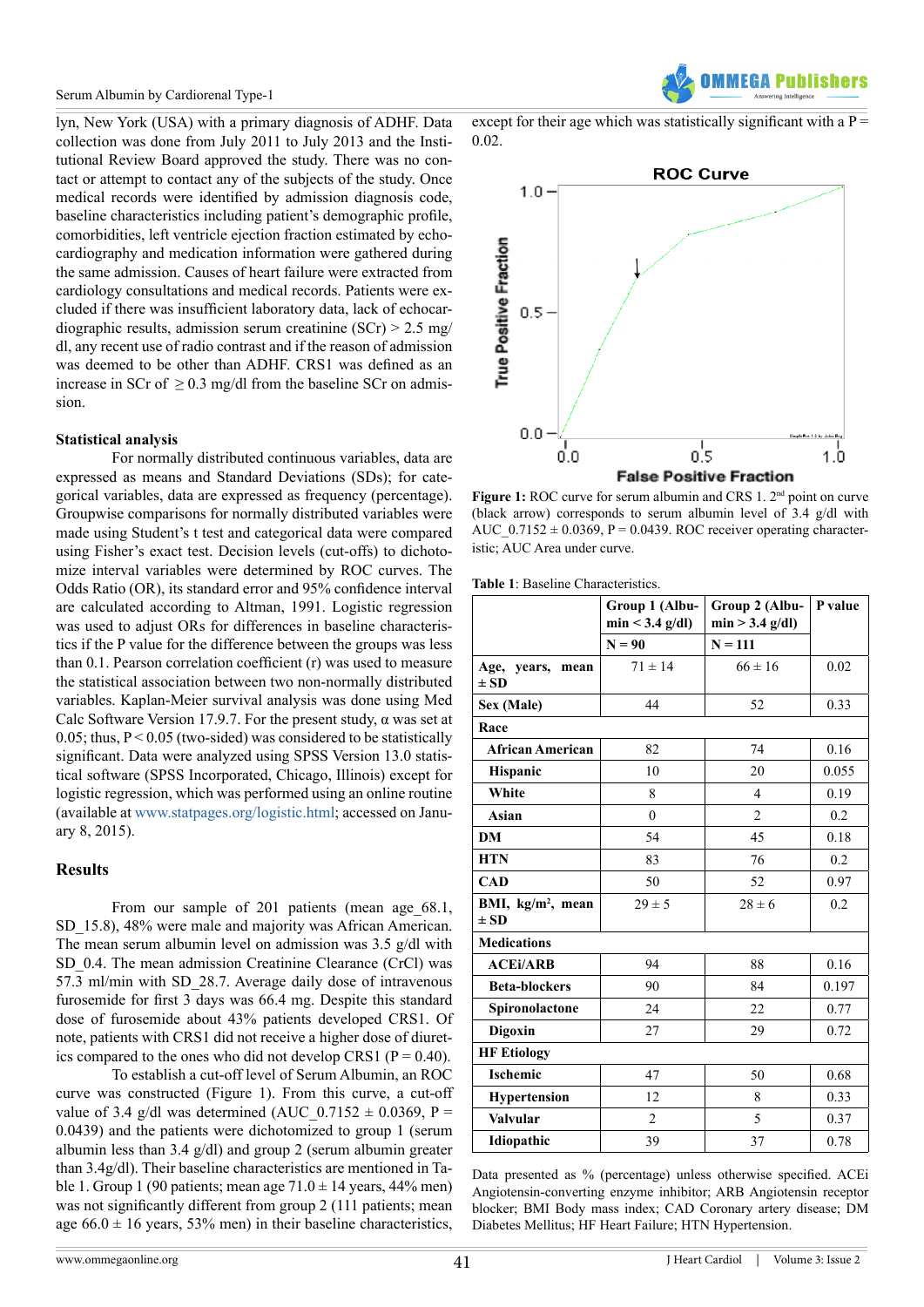When other potential clinical predictors of worsening renal function[\[7,8\]](#page-4-3) during ADHF hospitalization were compared (Table 2), it was clear that group 1 had more elder patients (mean age  $66.0 \pm 16$  years versus  $71.0 \pm 14$  years; P = 0.02) and also more number of patients with lower i.e.< 30 ml/min CrCl on admission (30% versus  $16\%$ ; P = 0.012).

|                                                                 | Group 1 (Albu-<br>min < 3.4g/dl | Group 2 (Albu-<br>min > 3.4g/dl | P value |
|-----------------------------------------------------------------|---------------------------------|---------------------------------|---------|
|                                                                 | $N = 90$                        | $N = 111$                       |         |
| Age (years)                                                     | $71 \pm 14$                     | $66 \pm 16$                     | 0.02    |
| <b>Admission SBP</b><br>(mmHg)                                  | $145.8 \pm 33.7$                | $141.5 \pm 29.6$                | 0.35    |
| $< 100$ mmHg, %                                                 | 6                               | 3                               | 0.3     |
| LVEF (percent)                                                  | $39.7 \pm 17.3$                 | $35.5 \pm 17.4$                 | 0.1     |
| $<$ 40 percent, $\%$                                            | 31                              | 22                              | 0.12    |
| <b>Admission CrCl</b><br>(ml/min)                               | $50.8 \pm 30.2$                 | $59.4 \pm 32$                   | 0.0535  |
| $<$ 30 ml/min, %                                                | 30                              | 16                              | 0.012   |
| $>30$ ml/min, %                                                 | 31                              | 21                              | 0.23    |
| Serum Sodium<br>levels $<$ 130<br>$(\text{meq/L}), \frac{6}{6}$ | 38                              | 31                              | 0.29    |
| Avg. daily furose-<br>mide dose for first 3<br>days (mg/day)    | $70.4 \pm 20.7$                 | $64.8 \pm 24.4$                 | 0.085   |
| <b>BNP</b>                                                      | $1216 \pm 67$                   | $1116 \pm 67$                   | 0.32    |

Data presented as mean ± SD unless otherwise specified. CrCl Creatinine Clearance; LVEF Left Ventricular Ejection Fraction; SBP Systolic Blood Pressure; BNP Brain Natriuretic Peptide.

Group 1 (serum albumin  $\leq$  3.4 g/dl) was found to be at a higher risk of developing CRS-1 during hospitalization (OR = 4.48; 95% CI 2.46 to 8.14;  $P = < 0.0001$ ). This was independent of age (adjusted OR = 2.7; 95% CI 1.2 to 6.9;  $P = 0.03$ ) and lower i.e.  $\leq$  30 ml/min CrClon admission (adjusted OR = 1.7; 95%) CI 1.1 to 4.0;  $P = 0.04$ ).

Patients who developed CRS1 had significantly longer hospital stay  $(13.3 \pm 17.5 \text{ versus } 7.2 \pm 5.3; P = 0.003)$  (Table 3). Also, lower serum albumin had statistically significant correlation with higher Length Of Stay (LOS) on index hospitalization  $(r = 0.63, P = 0.005)$  (Figure 2). Patients with CSR1 had worse clinical outcomes with higher in hospital mortality ( $n = 7$  versus 2;  $P = 0.04$ ) and a trend towards higher 6-months mortality (n  $= 13$  versus n = 8; P = 0.09) (Table 3). Later result might be skewed because mortality data was not available for all patients. Figure 3 shows the Kaplan-Meier survival analysis.

**Table 3**: Prognosis.

|                           | <b>CRS1</b><br>$(N = 87)$ | No CRS1<br>$(N = 114)$ | P value |
|---------------------------|---------------------------|------------------------|---------|
| Length of stay in days    | $13.3+/-17.5$             | $7.2 + (-5.3)$         | 0.003   |
| In hospital Mortality (n) |                           |                        | 0.04    |
| 6-month Mortality* $(n)$  | 13                        |                        | 0.09    |

Data presented as mean  $\pm$  SD unless otherwise specified. \*Mortality data were not available for about 50% of the study population.



**Figure 2**: Correlation between serum albumin levels and Length Of Stay (LOS) for Acute Decompensated Heart Failure. Lower the serum albumin level, higher the LOS on index hospitalization.



**Figure 3**: Kaplan-Meier survival curves for patients admitted with Acute Decompensated Heart Failure by Cardiorenal Syndrome 1 (CRS1). Group 1 -CRS1 (blue line), Group 2 - No CRS1 (green line).

#### **Discussion**

Hypoalbuminemia has been associated with poor outcome in chronic systolic heart failure<sup>[9]</sup> and in patients with heart failure with preserved ejection fraction<sup>[\[10\]](#page-4-5)</sup>. It has also been associated with lower survival rate and a higher rate of cardiovascular death in patients with ADHF<sup>[3-5]</sup>. Possible pathophysiologic mechanism(s) for hypoalbuminemia in patients with heart failure include malnutrition from decreased nutritional intake, increased catabolic activity and decreased hepatic synthesis, while hemodilution, hyper metabolic activity, chronic inflammation, proteinuria, protein-losing enteropathy and other mechanisms may also be causative<sup>[9]</sup>.

Hypoalbuminemia is a significant independent predictor for AKI and of death following AKI development in clinical studies of patients in surgical, intensive care unit and other hospital setting[s\[6\]](#page-4-2). Although hypoalbuminemia is independently associated to baseline higher concentration of blood urea nitrogen and SCr, its prevalence and role in predicting CRS1 has not been published[\[11,12\].](#page-4-6)

Our patient population is similar to nationally described cohort in age, sex, admission BP groups, length of stay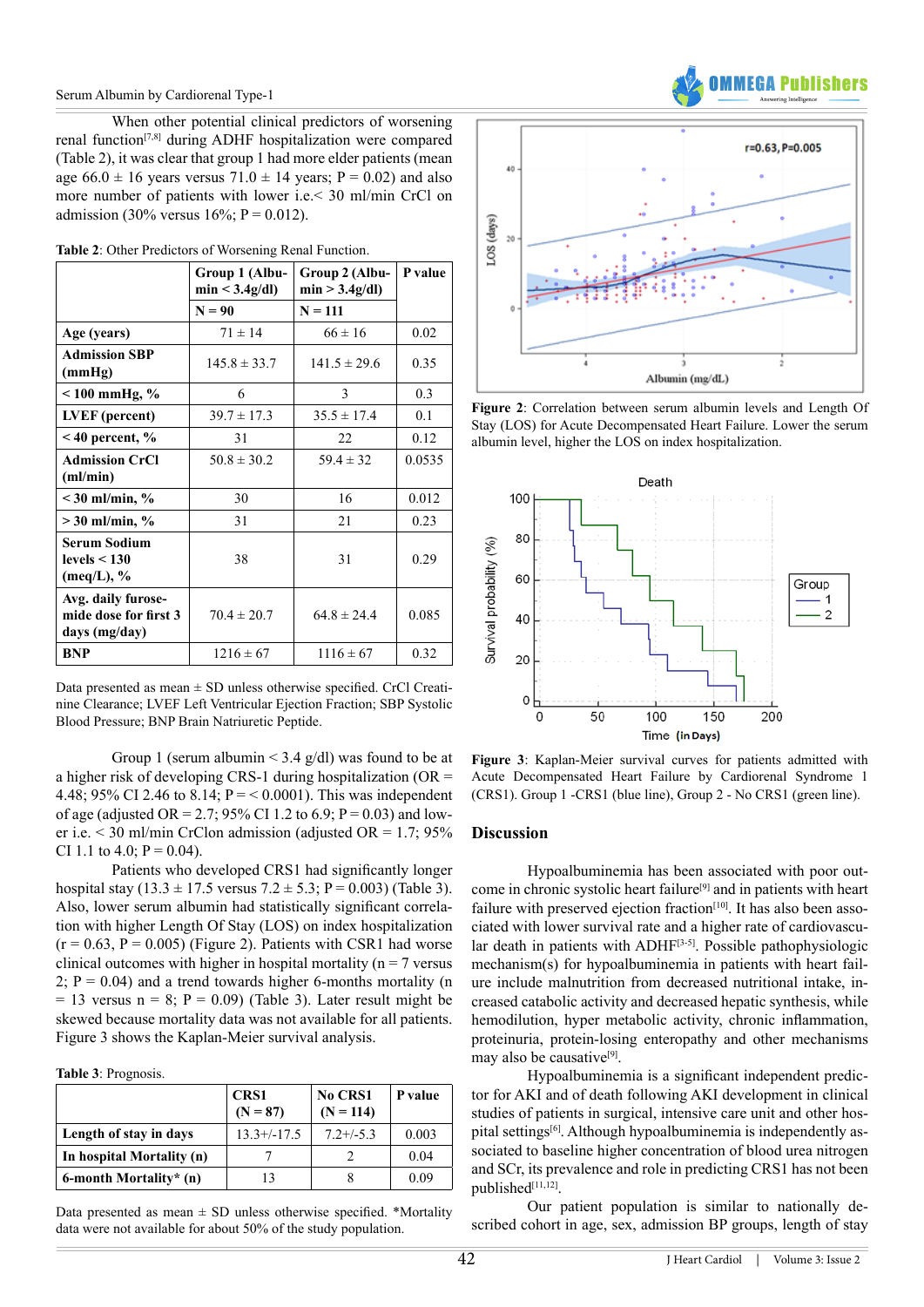

and LVEF. It differs in race/ethnicity group and admission re-nal insufficiency<sup>[\[13\]](#page-4-7)</sup>. The mean admission CrCl was 57.3 ml/min with SD 28.7. Previous studies<sup>[14]</sup> have shown that a furosemide dose of more than 160 mg/day was associated with worse hospital outcome and impaired renal function. In our cohort, CRS1 developed in 43% of patients despite a low average dose of furosemide (66.4 mg/day). Factors such as increased sympathetic activity from pulmonary congestion and renal venous congestion[\[15\]](#page-4-9) may have played a role. Also, patients with CRS1 did not receive a higher dose of diuretics compared to the ones who did not develop CRS1 ( $P = 0.40$ ).

In our study, we demonstrated that a serum albumin level < 3.4 g/dl is associated with an increased risk of CRS1 in patients admitted with ADHF. Uthamalingam S. et al. also described their cohort of patients with ADHF using similar serum albumin cut off of 3.4 g/dl(4). In their cohort, patients with hypoalbuminemia were more likely to have class III/IV heart failure symptoms, lower extremity edema, prior history of chronic obstructive pulmonary disease, previous heart failure and higher concentrations for blood urea nitrogen, SCr and B-type natriuretic peptide, but lower serum sodium, hemoglobin and cholesterol levels and were less likely to be taking ACEIs and/or ARBs. There were no differences between two albumin groups in both LVEF  $\leq 40\%$  and  $> 40\%$  parameters. In our study, almost 45% of patients had hypoalbuminemia and they were more likely to be elder and had worse renal function on admission. Hyponatremia, LVEF < 40% and medication use was similar in both albumin groups.

The present study did not look specifically into the dosages of antihypertensive medications, whether the patients received the target dose for heart failure or whether the dosages were titrated during admission. However, the use of these medications has not been shown to be an independent risk factor for CRS1<sup>[12,16-19]</sup>. Butler et al<sup>[\[20\]](#page-4-11)</sup> classified the doses of different ACE inhibitors used in the heart failure therapy of 382 patients into low, medium and high doses, but did not find any relationship between renal insufficiency and ACE inhibitors at any dose. In ADHF, the cardiovascular system becomes dependent on tachycardia to maintain cardiac output and acute administration of beta-blockers during this stage may lead to cardiogenic shock and worsening renal function. It is unlikely that beta-blockers affected our results because hypotension was an infrequent phenomenon in both groups.

Pathophysiology of CRS1 is multi factorial but the salient feature is inadequate renal perfusion until proven otherwise, which should prompt clinicians to consider the diagnosis of a low cardiac output state. More importantly and more commonly, it's the marked increase in Central Venous Pressure (CVP) leading to kidney congestion that causes CRS1 by decreasing the pressure gradient in renal glomeruli and ultimately decreasing the filtration rate. This can be identified with through physical examination, ancillary signs, imaging, and laboratory findings. Hypoalbuminemia can lead to decreased renal perfusion due to reduced intravascular on cotic pressure; and it has also been shown to be associated with systemic venous hypertension and severe tricuspid regurgitatio[n\[4,21\].](#page-4-12) Our study showed that hypoalbuminemia could predict CRS1 but weather it causes CRS1 remains yet to be proved.

In CRS1, early diagnosis of AKI is the key but it re-mains a challenge<sup>[\[22\]](#page-4-13)</sup>. The pursuit of diagnosing AKI early has

lead to discovery of novel AKI biomarkers. Neutrophil gelatinase-associated lipocalin<sup>[23-25]</sup> and Kidney injury molecule-1<sup>[26,27]</sup> seems to be earliest marker of ischemic or nephrotoxic injury while Cystatin  $C^{[28,29]}$  $C^{[28,29]}$  $C^{[28,29]}$  is a better predictor of glomerular filtration. But these biomarkers are still in investigational phase. We defined worsening renal function as rise in SCr by 0.3 mg/dl as was used in previous studies<sup>[30,31]</sup>. These studies showed that the risk of poor outcome persists regardless of whether AKI was transient or sustained<sup>[30,31]</sup> and that even small acute changes in SCr  $(0.3 \text{ mg/dL})$  can modify the risk of death<sup>[32]</sup>. Unfortunately to date, the treatment of acute heart failure is not focused on the preservation of renal function. The best treatment for CRS1 is prevention, so if we have a test that could predict worsening renal function, then maybe we can prevent it by proper allocation of our resources and by being aggressive in treating such patients. Our study shows that a simple test like serum albumin can predict the worsening renal function in patients with ADHF. This can help in risk stratification of ADHF patients and guide appropriate selection of the fluid management strategy including, furosemide drip, addition of thiazide diuretics or spironolactone, ultra filtration and furosemide with hypertonic saline. BNP in combination with bioimpedance vector analysis<sup>[33]</sup>, CVP or non-invasively measured LVEDP<sup>[\[34\]](#page-5-2)</sup> can be used to better define the patient's hydration status. Further clinical trials will be needed to see if earlier identification of at-risk groups using serum albumin level and the use of specific treatment algorithms will prevent CRS1 and improve prognosis in ADHF patients.

The mean LOS of our patients was longer than the mean LOS of patients in American hospitals in recent years (5.3 days[\)\[35,36\]](#page-5-3). Our overall high-risk cohort could partly explain this; most of them were elderly and majority being African American. It is important to note that the prevalence of comorbidities of patients hospitalized for ADHF has increased over time<sup>[36]</sup>. Also, a northeast teaching hospital in an urban area like our center has been associated with longer LOS<sup>[36-40]</sup>. Patients with CRS1 have a more complicated hospital course in ADHF patients<sup>[\[12,17,35,41\]](#page-4-10)</sup> so our finding that patients with hypoalbuminemia stayed longer is not surprising. For the same reason, the in hospital mortality of our study population was 4.4% which is slightly higher than the current national average of 3.3% in patients admitted with ADHF.

The small number of patients, its retrospective observational design and the study population that may not be representative of national cohort limits this study. Patients with underlying chronic kidney disease were included but this study shows that CRS1 can develop in patients with normal creatinine levels and can predict adverse outcomes. Also, we were unable to obtain accurate information from the records about the New York Heart Association classification and the amount of weight loss during hospitalization.

# **Conclusion**

Hypoalbuminemia (S.Alb < 3.4 g/dl) predicts CRS1 in patients admitted with ADHF and can aid in their early risk stratification. It also portend a complicated hospital course in patients with ADHF and can have an important impact on appropriate management and better resource utilization in care of these patients.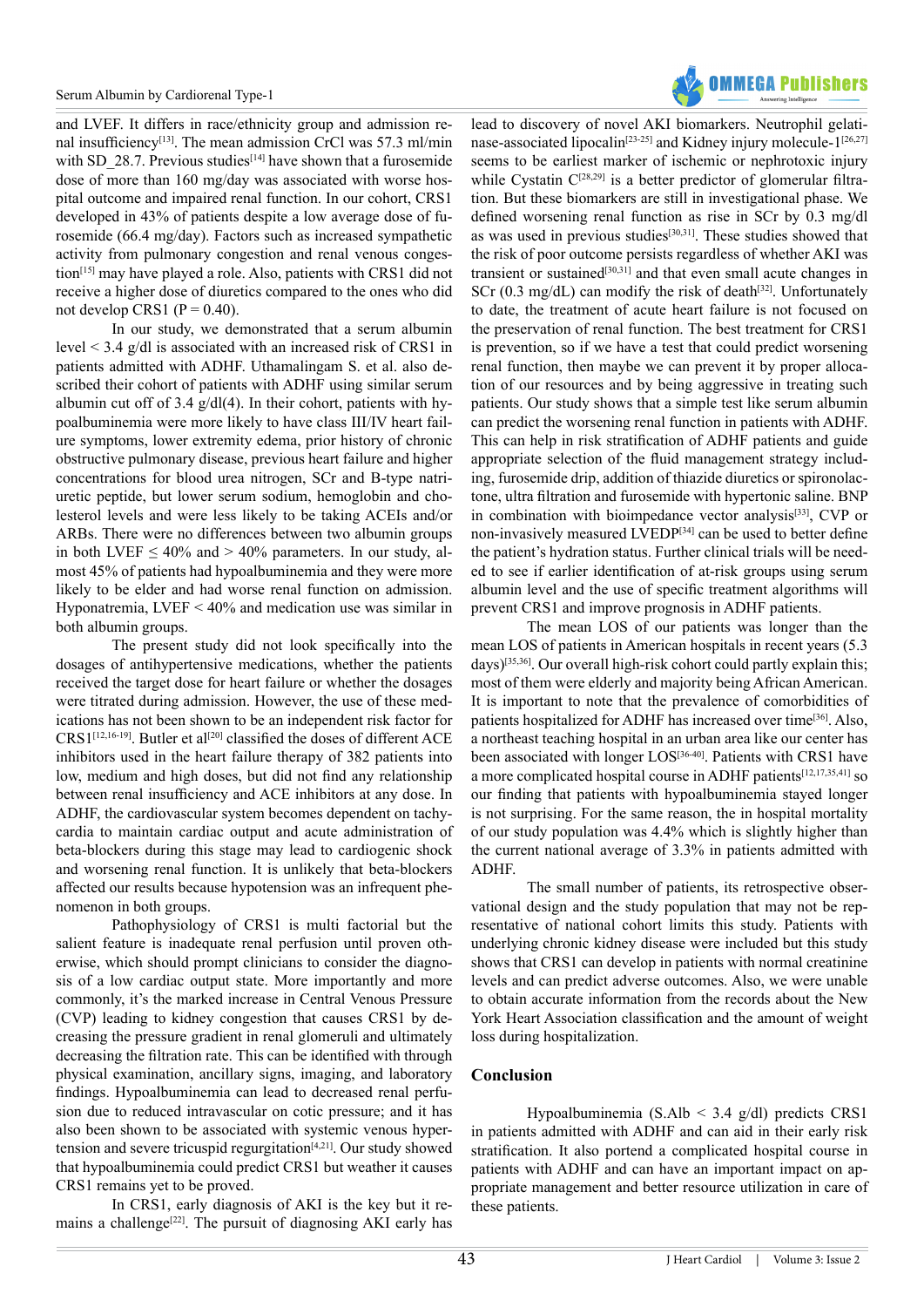# **References**

<span id="page-4-0"></span>1. Ronco, C., Circoira, M., McCullough P.A., et al. Cardiorenal syndrome type 1: Pathophysiological crosstalk leading to combined heart and kidney dysfunction in the setting of acutely decompensated heart failure. (2012) J Am Coll Cardiol 60(12): 1031-1042.

#### [Pubmed](https://www.ncbi.nlm.nih.gov/pubmed/22840531) | [Crossref](https://doi.org/10.1016/j.jacc.2012.01.077) | [Others](https://www.sciencedirect.com/science/article/pii/S0735109712019559)

2. Metra, M., Nodari, S., Parrinello, G., et al. Worsening renal function in patients hospitalized for acute heart failure: Clinical implications and prognostic significance. (2008) Eur J Heart Fail 10(2): 188-195.

#### [Pubmed](https://www.ncbi.nlm.nih.gov/pubmed/18279773) | [Crossref](https://doi.org/10.1016/j.ejheart.2008.01.011) | [Others](http://onlinelibrary.wiley.com/doi/10.1016/j.ejheart.2008.01.011/abstract;jsessionid=2F54A4C479805EF9887A001BFFEC2FD2.f02t04)

<span id="page-4-1"></span>3. Kinugasa, Y., Kato, M., Sugihara, S., et al. A simple risk score to predict in-hospital death of elderly patients with acute decompensated heart failure—hypoalbuminemia as an additional prognostic factor. (2009) Circ J 73(12): 2276-2281.

#### [Pubmed](https://www.ncbi.nlm.nih.gov/pubmed/19822976) | [Crossref](https://doi.org/10.1253/circj.CJ-09-0498) | [Others](https://www.jstage.jst.go.jp/article/circj/73/12/73_CJ-09-0498/_article)

<span id="page-4-12"></span>4. Uthamalingam, S., Kandala, J., Daley, M., et al. Serum albumin and mortality in acutely decompensated heart failure. (2010) Am Heart J 160(6): 1149-1155.

#### [Pubmed](https://www.ncbi.nlm.nih.gov/pubmed/21146671) | [Crossref](http://dx.doi.org/10.1016/j.ahj.2010.09.004) | [Others](http://www.ahjonline.com/article/S0002-8703(10)00792-1/pdf)

5. Arques, S., Pieri. B., Biegle, G. Comparative value of B-type natriuretic peptide and serum albumin concentration in the prediction of in-hospital mortality in elderly patients admitted for acute severe heart failure. (2009) Ann Cardiol Angeiol 58(5): 279-283.

#### [Pubmed](https://www.ncbi.nlm.nih.gov/pubmed/19819420) | [Crossref](https://doi.org/10.1016/j.ancard.2009.09.003) | [Others](http://www.sciencedirect.com/science/article/pii/S0003392809001176?via%3Dihub)

<span id="page-4-2"></span>6. Wiedermann, C.J., Wiedermann, W., Joannidis, M. Hypoalbuminemia and acute kidney injury: A meta-analysis of observational clinical studies. (2010) Intensive Care Med 36(10): 1657-1665.

#### [Pubmed](https://www.ncbi.nlm.nih.gov/pubmed/20517593) | [Crossref](https://doi.org/10.1007/s00134-010-1928-z) | [Others](https://www.semanticscholar.org/paper/Hypoalbuminemia-and-acute-kidney-injury-a-meta-ana-Wiedermann-Wiedermann/4c1d4be6b3cd634688b0ba941091cf9129c07a14)

<span id="page-4-3"></span>7. Forman D, Butler J, Wang Y, et al. Incidence, predictors at admission, and impact of worsening renal function among patients hospitalized with heart failure. (2004) J Am Coll Cardiol 43(1): 61-71.

#### [Pubmed](https://www.ncbi.nlm.nih.gov/pubmed/14715185) | [Crossref](https://doi.org/10.1016/j.jacc.2003.07.031) | [Others](http://www.sciencedirect.com/science/article/pii/S0735109703013226)

8. Sarraf, M., Masoumi, A., Schrier, R.W. Cardiorenal syndrome in acute decompensated heart failure. (2009) Clin J Am Soc Nephrol 4(12): 2013-2026.

#### [Pubmed](https://www.ncbi.nlm.nih.gov/pubmed/19965544) | [Crossref](https://doi.org/10.2215/CJN.03150509) | [Others](http://cjasn.asnjournals.org/content/4/12/2013.long)

<span id="page-4-4"></span>9. Horwich, T.B., Kalantar-Zadeh, K., MacLellan, R.W., et al. Albumin levels predict survival in patients with systolic heart failure. (2008) Am Heart J 155(5): 883-889.

#### [Pubmed](https://www.ncbi.nlm.nih.gov/pubmed/18440336) | [Crossref](http://dx.doi.org/10.1016/j.ahj.2007.11.043) | [Others](http://www.ahjonline.com/article/S0002-8703(07)01041-1/fulltext)

<span id="page-4-5"></span>10. Liu, M., Chan, C.P., Yan, B.P., et al. Albumin levels predict survival in patients with heart failure and preserved ejection fraction. (2012) Eur J Heart Fail 14(1): 39-44.

# [Pubmed](https://www.ncbi.nlm.nih.gov/pubmed/22158777) | [Crossref](https://doi.org/10.1093/eurjhf/hfr154) | [Others](http://onlinelibrary.wiley.com/doi/10.1093/eurjhf/hfr154/abstract)

<span id="page-4-6"></span>11. Bellomo, R., Ronco, C., Kellum, J.A., et al. Acute renal failure definition, outcome measures, animal models, fluid therapy and information technology needs: the Second International Consensus Conference of the Acute Dialysis Quality Initiative (ADQI) Group. (2004) Crit Care 8(4): 204-212.

#### [Pubmed](https://www.ncbi.nlm.nih.gov/pubmed/15312219) | [Crossref](https://doi.org/10.1186/cc2872) | [Others](https://ccforum.biomedcentral.com/articles/10.1186/cc2872)

<span id="page-4-10"></span>12. Ronco, C., Haapio, M., House, A., et al. Cardiorenal Syndrome. J Am Coll Cardiol (2008) 52(19): 1527-1539.

#### Pubmed | [Crossref](https://10.0.3.248/j.jacc.2008.07.051) | [Others](http://www.onlinejacc.org/content/accj/52/19/1527.full.pdf)

<span id="page-4-7"></span>13. Yancy, C.W., Lopatin, M., Stevenson, L.W., et al. Clinical Presentation, Management, and In-Hospital Outcomes of Patients Admitted With Acute Decompensated Heart Failure With Preserved Systolic Function: A Report From the Acute Decompensated Heart Failure National Registry (ADHERE) Database. (2006) J Am Coll Cardiol 47(1): 76-84.

#### [Pubmed](https://www.ncbi.nlm.nih.gov/pubmed/16386668) | [Crossref](https://doi.org/10.1016/j.jacc.2005.09.022) | [Others](http://www.sciencedirect.com/science/article/pii/S0735109705024290?via%3Dihub)

<span id="page-4-8"></span>14. Peacock, W.F., Costanzo, M.R., DeMarco, T., et al. Impact of intravenous loop diuretics on outcomes of patients hospitalized with acute decompensated heart failure: Insights from the ADHERE registry. Cardiology (2009) 113(1): 12-19. [Pubmed](https://www.ncbi.nlm.nih.gov/pubmed/18931492) | [Crossref](https://doi.org/10.1159/000164149) | [Others](https://www.karger.com/Article/Abstract/164149)

<span id="page-4-9"></span>15. Mullens, W., Abrahams, Z., Gary, S., et al. Importance of venous congestion for worsening of renal function in advanced decompensated heart failure. (2009) J Am Coll Cardiol 53(7): 589-596. [Pubmed](https://www.ncbi.nlm.nih.gov/pubmed/19215833) | [Crossref](https://doi.org/10.1016/j.jacc.2008.05.068) | [Others](http://www.sciencedirect.com/science/article/pii/S0735109708037947?via%3Dihub)

**OMMEGA Publishers** 

#### 16. McAlister, F.A., Ezekowitz, J., Tonelli, M., et al. Renal insufficiency and heart failure: Prognostic and therapeutic implications from a prospective cohort study. (2004) Circulation 109(8): 1004-1009. [Pubmed](https://www.ncbi.nlm.nih.gov/pubmed/14769700) | [Crossref](https://doi.org/10.1161/01.CIR.0000116764.53225.A9) | [Others](http://circ.ahajournals.org/content/109/8/1004.long)

17. Smith, G.L., Lichtman, J.H., Bracken, M.B., et al. Renal impairment and outcomes in heart failure: Systematic review and meta-analysis. (2006) J Am Coll Cardiol 47(10): 1987-1996.

#### [Pubmed](https://www.ncbi.nlm.nih.gov/pubmed/16697315) | [Crossref](https://doi.org/10.1016/j.jacc.2005.11.084) | [Others](https://www.sciencedirect.com/science/article/pii/S0735109706004888)

18. Nohria, A., Hasselblad, V., Stebbins, A., et al. Cardiorenal interactions: Insights from the ESCAPE trial. (2008) J Am Coll Cardiol 51(13): 1268-1274.

#### [Pubmed](https://www.ncbi.nlm.nih.gov/pubmed/18371557) | [Crossref](https://doi.org/10.1016/j.jacc.2007.08.072) | [Others](http://www.sciencedirect.com/science/article/pii/S0735109708002283)

19. Cowie, M.R., Komajda, M., Murray-Thomas, T., et al. Prevalence and impact of worsening renal function in patients hospitalized with decompensated heart failure: Results of the prospective outcomes study in heart failure (POSH). (2006) Eur Heart J 27(10): 1216-1222.

#### [Pubmed](https://www.ncbi.nlm.nih.gov/pubmed/16624834) | [Crossref](https://doi.org/10.1093/eurheartj/ehi859) | [Others](https://academic.oup.com/eurheartj/article/27/10/1216/438344)

<span id="page-4-11"></span>20. Butler, J., Forman, D.E., Abraham, W.T., et al. Relationship between heart failure treatment and development of worsening renal function among hospitalized patients. (2004) Am Heart J 147(2): 331-338. [Pubmed](https://www.ncbi.nlm.nih.gov/pubmed/14760333) | [Crossref](https://doi.org/10.1016/j.ahj.2003.08.012) | [Others](http://www.sciencedirect.com/science/article/pii/S0002870303007087)

21. Battin, D.L., Ali, S., Shahbaz, U., et al. Hypoalbuminemia and Lymphocytopenia in Patients With Decompensated Biventricular Failure. (2010) Am J Med Sci 339(1): 31-35.

# [Pubmed](https://www.ncbi.nlm.nih.gov/pubmed/20057275) │ [Crossref](https://doi.org/10.1097/MAJ.0b013e3181bfc83f.) │ [Others](https://www.researchgate.net/publication/40895222_Hypoalbuminemia_and_Lymphocytopenia_in_Patients_With_Decompensated_Biventricular_Failure)

<span id="page-4-13"></span>22. Han, W.K., Bonventre, J.V. Biologic markers for the early detection of acute kidney injury. (2004) Curr Opin Crit Care 10(6): 476-482. [Pubmed](https://www.ncbi.nlm.nih.gov/pubmed/15616389) │ Crossref │ Others

<span id="page-4-14"></span>23. Ronco, C. NGAL: an emerging biomarker of acute kidney injury. (2008) Int J Artif Organs 31(3): 199-200.

# [Pubmed](https://www.ncbi.nlm.nih.gov/pubmed/18373312) │ Crossref │ Others

24. Mori, K., Nakao, K. Neutrophil gelatinase-associated lipocalin as the real-time indicator of active kidney damage. (2007) Kidney Int 71(10): 967-970.

#### [Pubmed](https://www.ncbi.nlm.nih.gov/pubmed/17342180) │ [Crossref](https://doi.org/10.1038/sj.ki.5002165) │ [Others](https://www.sciencedirect.com/science/article/pii/S0085253815522448)

25. Mishra, J., Ma,Q., Prada, A., et al. Identification of neutrophil gelatinase-associated lipocalin as a novel early urinary biomarker for ischemic renal injury. (2003) J Am Soc Nephrol 14(10): 2534-2543. [Pubmed](https://www.ncbi.nlm.nih.gov/pubmed/14514731) │ [Crossref](https://doi.org/10.1097/01.ASN.0000088027.54400.C6) │ [Others](https://www.researchgate.net/publication/5787879_Identification_of_neutrophil_gelatinase-associated_lipocalin_as_a_novel_early_urinary_biomarker_for_ischemic_renal_injury)

<span id="page-4-15"></span>26. Vaidya, V.S., Ramirez, V., Ichimura, T., Bobadilla et al. Urinary kidney injury molecule-1: a sensitive quantitative biomarker for early detection of kidney tubular injury. (2006) Am J Physiol Renal Physiol 290(2): 517-529.

#### [Pubmed](https://www.ncbi.nlm.nih.gov/pubmed/16174863) │ [Crossref](https://doi.org/10.1152/ajprenal.00291.2005) │ [Others](https://www.researchgate.net/publication/7588782_Urinary_kidney_Injury_molecule-1_a_sensitive_quantitative_biomarker_for_early_detection_of_kidney_Tubular_injury)

27. Ichimura, T., Hung, C.C., Yang, S.A., et al. Kidney injury molecule-1: a tissue and urinary biomarker for nephrotoxicant-induced renal injury. (2004) Am J Physiol Renal Physiol. 286(3): 552-563.

# [Pubmed](https://www.ncbi.nlm.nih.gov/pubmed/14600030) │ [Crossref](https://doi.org/10.1152/ajprenal.00285.2002) │ [Others](https://www.researchgate.net/publication/9024441_Kidney_injury_molecule-1_A_tissue_and_urinary_biomarker_for_nephrotoxicant-induced_renal_injury)

<span id="page-4-16"></span>28. Herget-Rosenthal, S., Marggraf, G., Husing, J., et al. Early detection of acute renal failure by serum cystatinC. (2004) Kidney Int 66(3): 1115-1122.

#### [Pubmed](https://www.ncbi.nlm.nih.gov/pubmed/15327406) │ [Crossref](https://doi.org/10.1111/j.1523-1755.2004.00861.x) │ [Others](http://onlinelibrary.wiley.com/doi/10.1002/lt.20422/pdf)

29. Dharnidharka, V.R., Kwon, C., Stevens, G. et al. Serum cystatin C is superior to serum creatinine as a marker of kidney function: a meta-analysis. (2002) Am J Kidney Dis 40(2): 221-226.

# [Pubmed](https://www.ncbi.nlm.nih.gov/pubmed/12148093) │ [Crossref](https://doi.org/10.1053/ajkd.2002.34487) │ [Others](https://www.researchgate.net/publication/11234794_Dharnidharka_VR_Kwon_C_Stevens_GSerum_cystatin_C_is_superior_to_serum_creatinine_as_a_marker_of_kidney_function_a_meta-analysis_Am_J_Kidney_Dis_40_221-226)

<span id="page-4-17"></span>30. Logeart, D., Tabet, J.Y., Hittinger, L., et al. Transient worsening of renal function during hospitalization for acute heart failure alters outcome. (2008) Int J Cardiol 127(2): 228-232. [Pubmed](https://www.ncbi.nlm.nih.gov/pubmed/17651843) │ [Crossref](https://doi.org/10.1016/j.ijcard.2007.06.007) │ [Others](https://www.sciencedirect.com/science/article/pii/S0167527307010510)